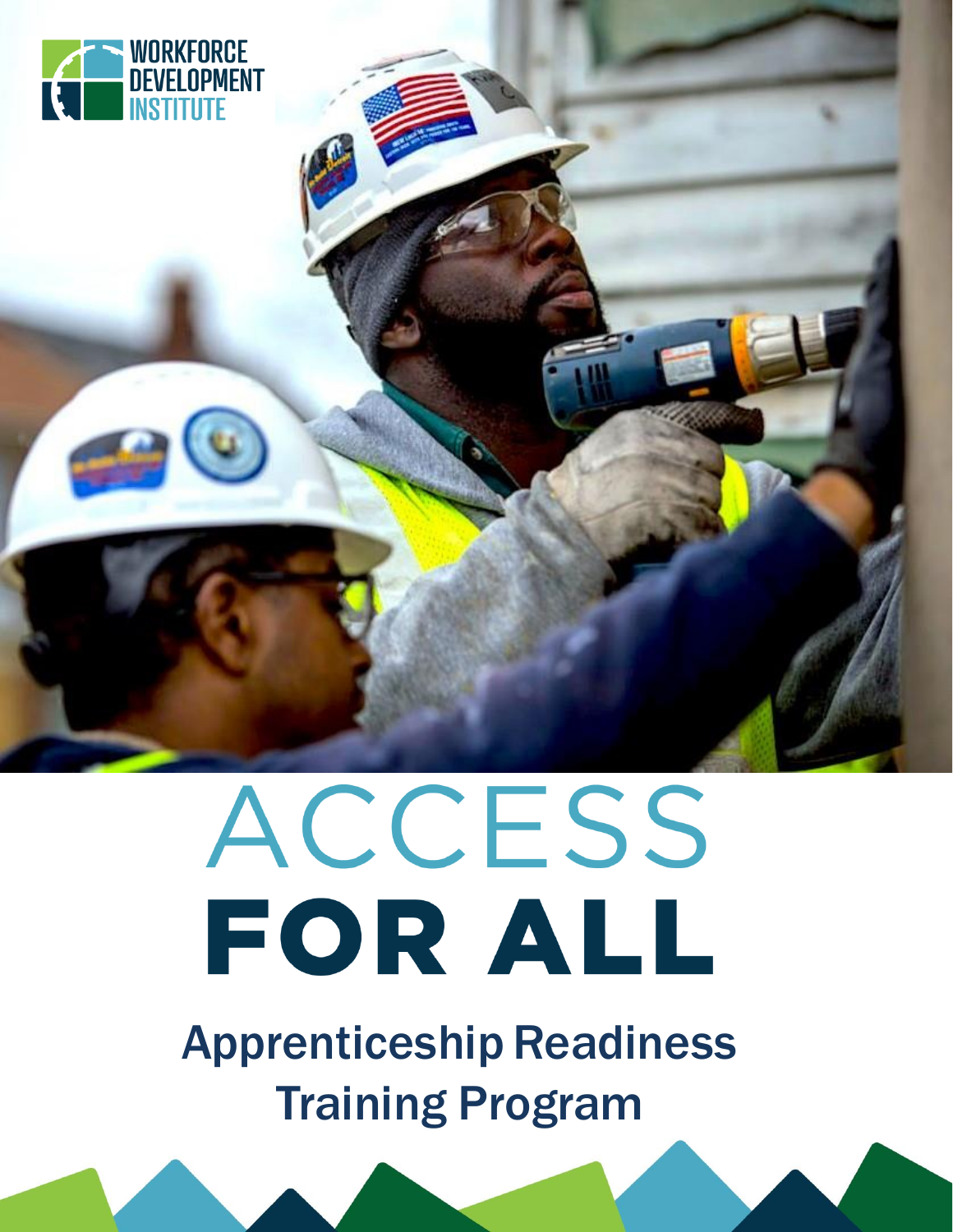

## ACCESS FORALL:Overview

The Workforce Development Institute's Access for All Apprenticeship Readiness Training program was developed in response to the need to create career opportunities in the building trades for underserved job seekers in Detroit. With initial support from the United Way of Southeast Michigan in 2014, WDI worked with industry stakeholders to develop a program that aligns with the registered apprenticeships and expands career pathways to the construction industry. WDI successfully replicated the program in Kalamazoo and Battle Creek in 2019 and has received additional funding from the State to continue expanding the program into other Michigan communities.

Directly, and through its working relationships with the Michigan State Building Trades Council, WDI works closely with all the building trades unions. These long-standing working relationships provide WDI with unique access to the construction industry which is vital to sustaining high outcomes for the Access for All program.

The programs target residents from underserved communities who are economically disadvantaged, minority, female, veterans, or youth ages 18 to 24 to provide them with the skills they need to successfully compete for entry into Building Trades Apprenticeships, leading to a construction industry career that can provide economic self-sufficiency.

This rigorous apprenticeship readiness program has a goal of developing qualified candidates for Building Trades Apprenticeships and employment in the construction industry. The curriculum was developed to meet or exceed the apprenticeship readiness training requirements of the Multi-Craft Core Curriculum (MC3) establishedby theNorth AmericanBuilding TradesCouncil.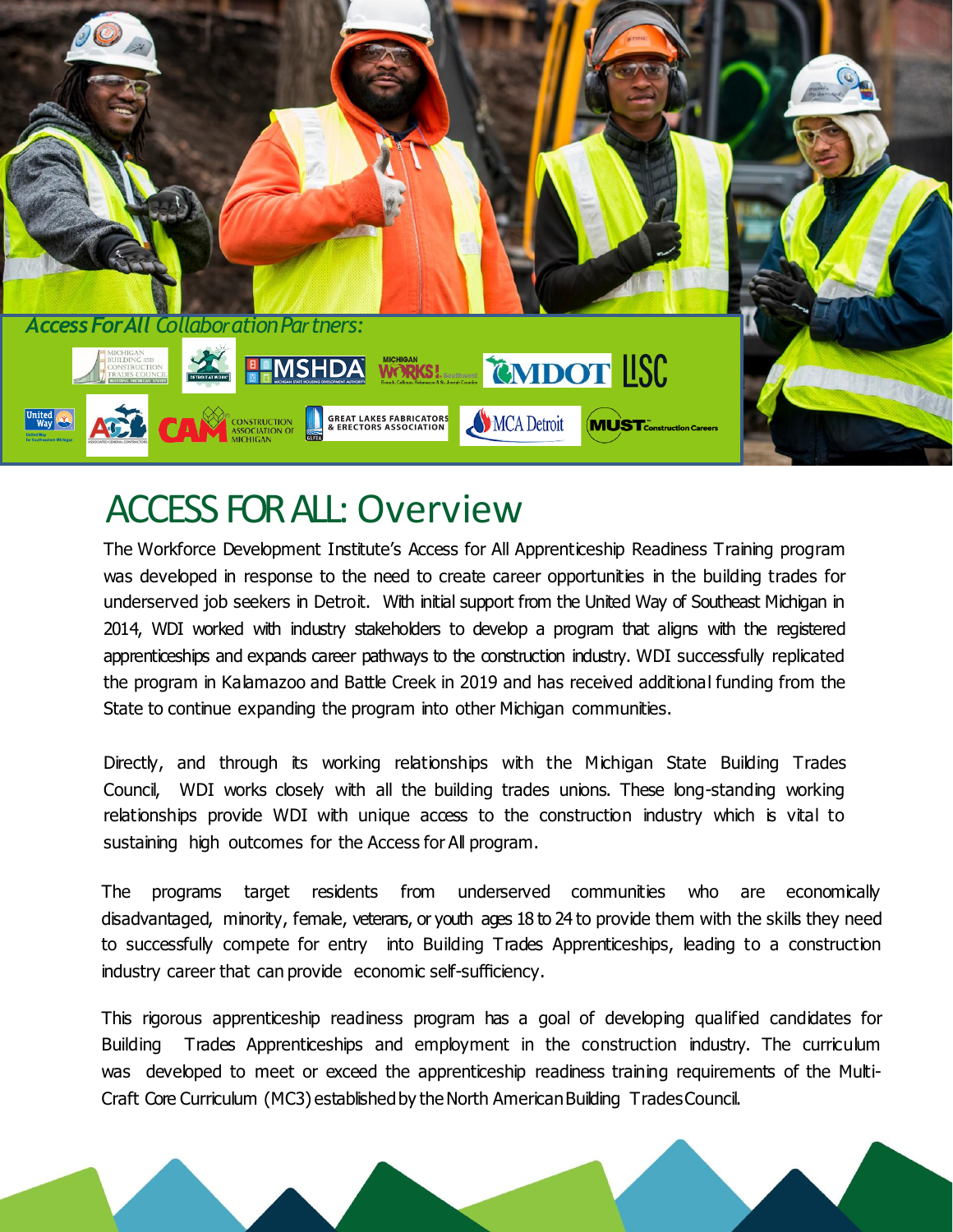

#### *Key Components:*

- $\checkmark$  Recruitment, screening and selection of local residents for training
- $\checkmark$  Apprenticeship readiness training
- $\checkmark$  Construction-site work experience
- $\checkmark$  Apprenticeship Training enrollment
- $\checkmark$  Placement in employment with Construction Contractors
- $\checkmark$  Follow-up and wrap-around services

#### *Program Requirements:*

- 18 years or older
- Local resident of the impacted community
- Valid Michigan Driver's License
- Pass a 10-panel drug test and a construction industry physical exam
- WorkKeys in applied math, reading for information and locating information assessment
- Reliable transportation must own or have access to car to get to and from worksites
- Complete a personal interview with a panel of interviewers

#### *Certificationsuponcompletion:*

- ❖ OSHA-30 Construction Workplace Safety Certificate
- ❖ American Red Cross First Aid/ CardiopulmonaryResuscitation (CPR)
- ❖ North American Building Trades Multi-Craft Core Curriculum Certification (MC3)
- ❖ Lead, Asbestosand SilicaAwareness